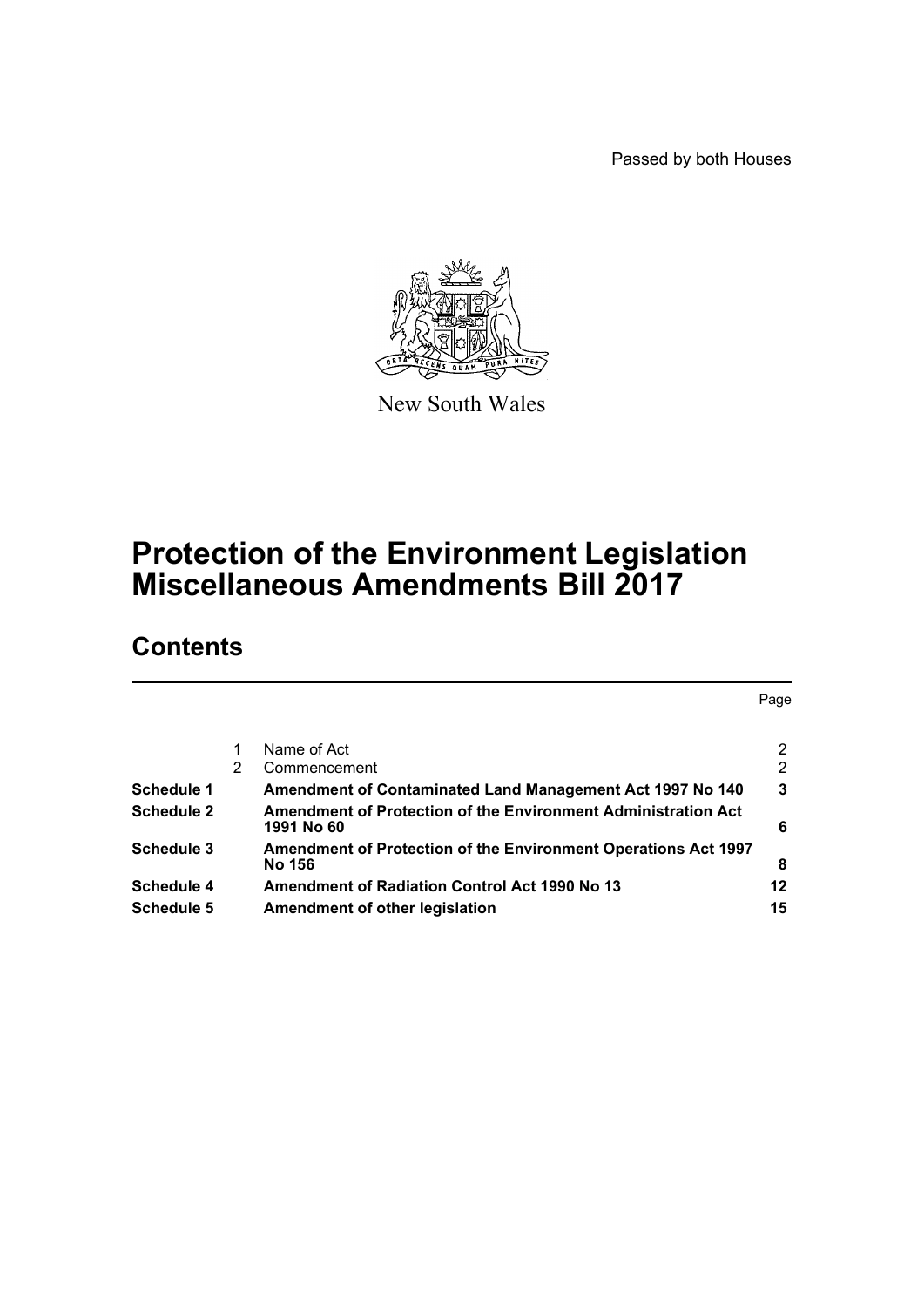*I certify that this public bill, which originated in the Legislative Assembly, has finally passed the Legislative Council and the Legislative Assembly of New South Wales.*

> *Clerk of the Legislative Assembly. Legislative Assembly, Sydney,* , 2017



New South Wales

# **Protection of the Environment Legislation Miscellaneous Amendments Bill 2017**

Act No , 2017

An Act to make miscellaneous amendments to certain legislation relating to the protection of the environment.

*I have examined this bill and find it to correspond in all respects with the bill as finally passed by both Houses.*

*Assistant Speaker of the Legislative Assembly.*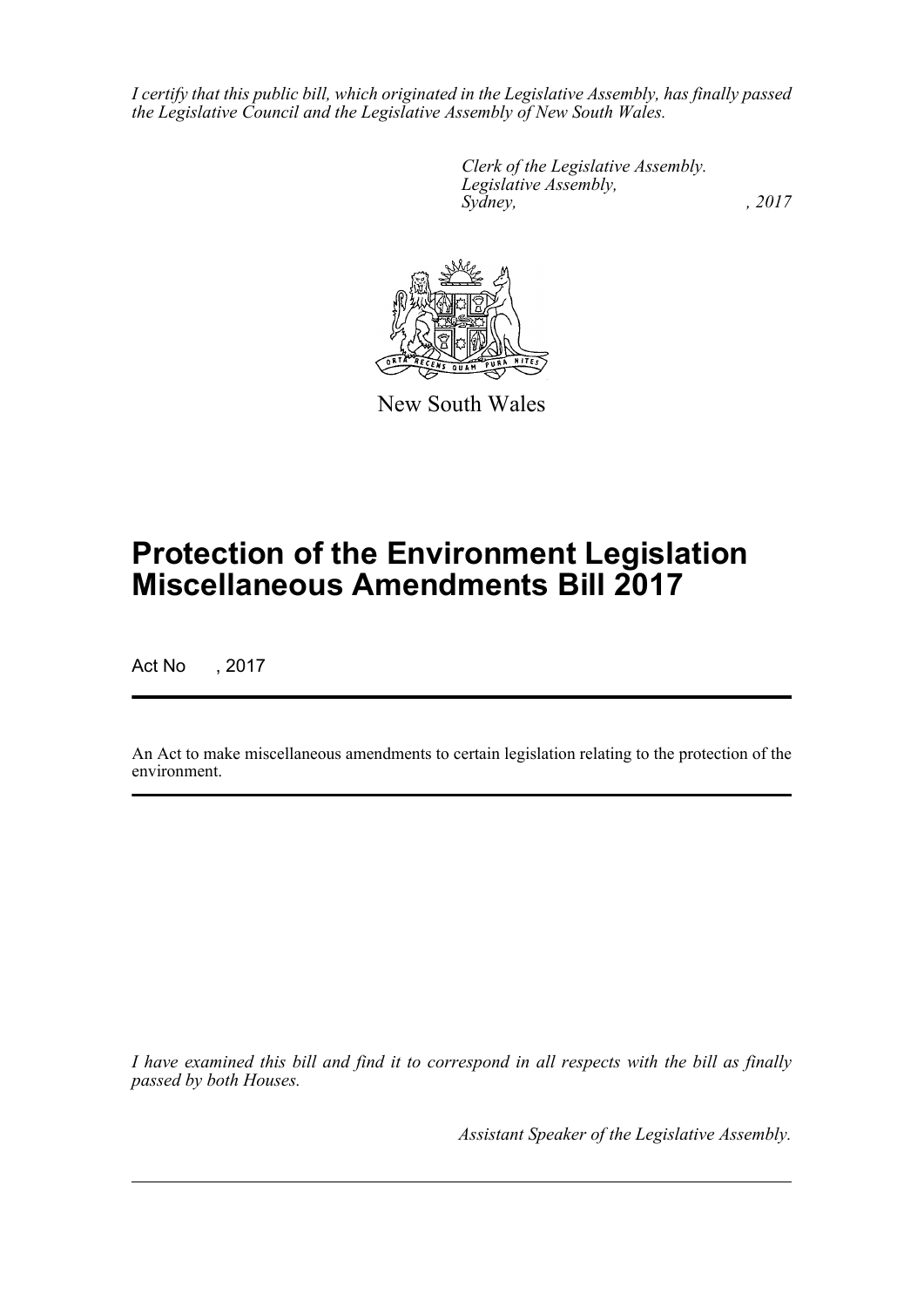Protection of the Environment Legislation Miscellaneous Amendments Bill 2017 [NSW]

#### <span id="page-2-0"></span>**The Legislature of New South Wales enacts:**

#### **1 Name of Act**

This Act is the *Protection of the Environment Legislation Miscellaneous Amendments Act 2017*.

### <span id="page-2-1"></span>**2 Commencement**

- (1) This Act commences on the date of assent to this Act, except as provided by this section.
- (2) Schedule 3 [1], [2], [4], [9], [11]–[13], [15] and [17] commence on a day or days to be appointed by proclamation.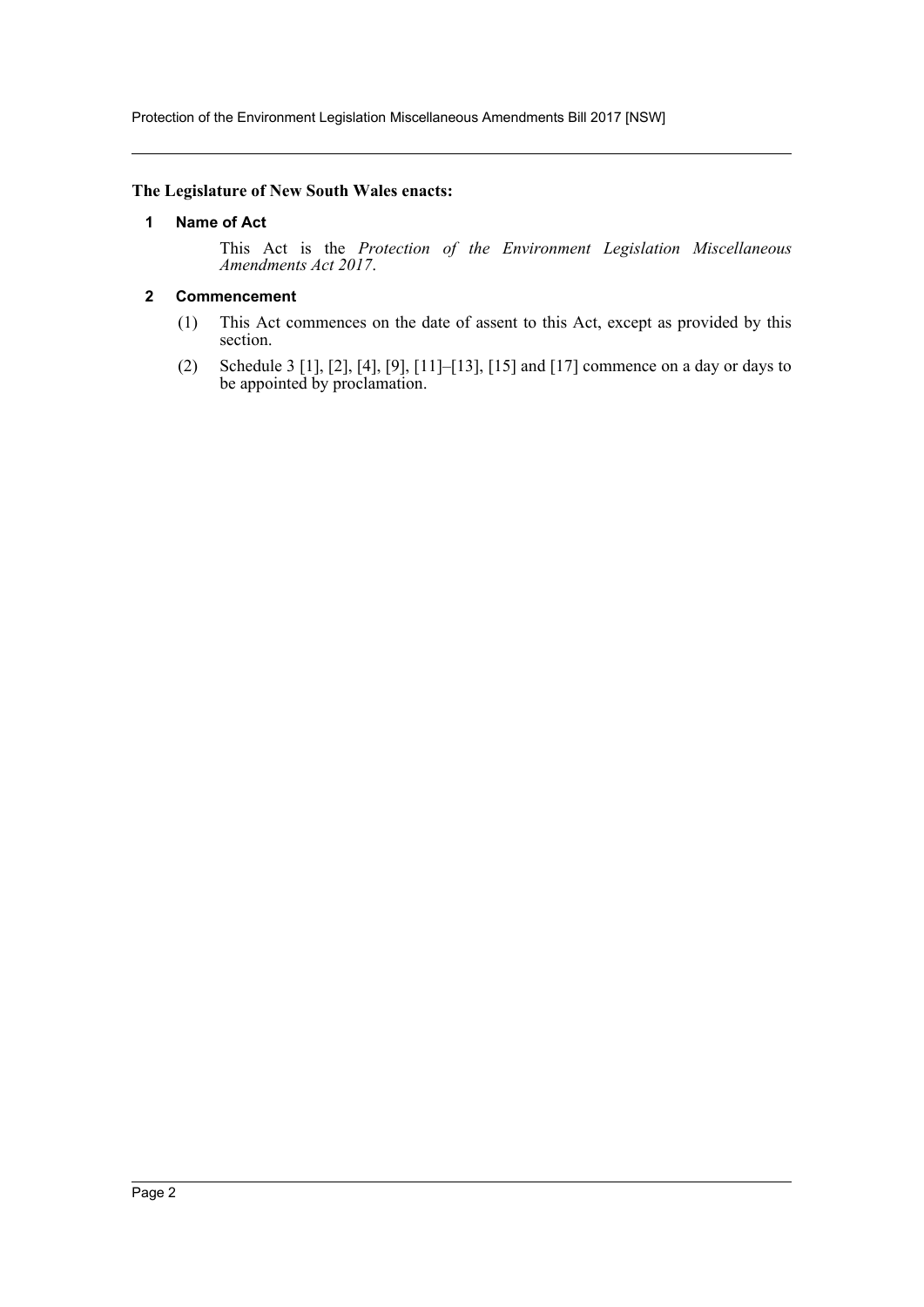# <span id="page-3-0"></span>**Schedule 1 Amendment of Contaminated Land Management Act 1997 No 140**

# **[1] Section 4 Definitions**

Omit the definition of *authorised officer* from section 4 (1). Insert instead:

*authorised officer* means a person appointed by the EPA under Part 7.2 of the *Protection of the Environment Operations Act 1997* as an authorised officer for the purposes of this Act.

# **[2] Section 4 (1), definition of "Department"**

Omit the definition.

# **[3] Section 11 Declaring land to be significantly contaminated land**

Omit "the Department's website on the Internet" from section 11 (5). Insert instead "its website".

# **[4] Section 58 Record to be maintained by the EPA**

Omit "Department's internet" from section 58 (2) (b). Insert instead "EPA's".

#### **[5] Section 71 Certificate evidence of certain matters**

Insert "or the *Protection of the Environment Operations Act 1997*" after "Act" in section 71 (2) (a) (i).

#### **[6] Part 9 Authorised officers**

Omit the Part.

# **[7] Sections 96B and 96C**

Insert before section 97 in Division 4 of Part 10:

#### **96B Application of Chapter 7 of Protection of the Environment Operations Act 1997**

Chapter 7 (Investigation) of the *Protection of the Environment Operations Act 1997* extends to the exercise of powers in connection with this Act and the regulations.

**Note.** Section 186 of the *Protection of the Environment Operations Act 1997* provides that Chapter 7 of that Act extends to the exercise of powers in connection with certain other legislation, including this Act. Chapter 7 of the *Protection of the Environment Operations Act 1997* deals with such matters as the appointment of authorised officers, powers to require information and records, powers of entry and search, powers to question and to identify persons, and powers with respect to certain things such as vehicles.

#### **96C Powers of entry**

- (1) Without limiting section 96B, an authorised officer may enter:
	- (a) any land on which the authorised officer reasonably suspects that any activity that may cause contamination is being carried on—at any time during which the activity is being carried on there, and
	- (b) any land at or from which the authorised officer reasonably suspects contamination has been, is being or is likely to be caused—at any time, and
	- (c) any significantly contaminated land—at any time.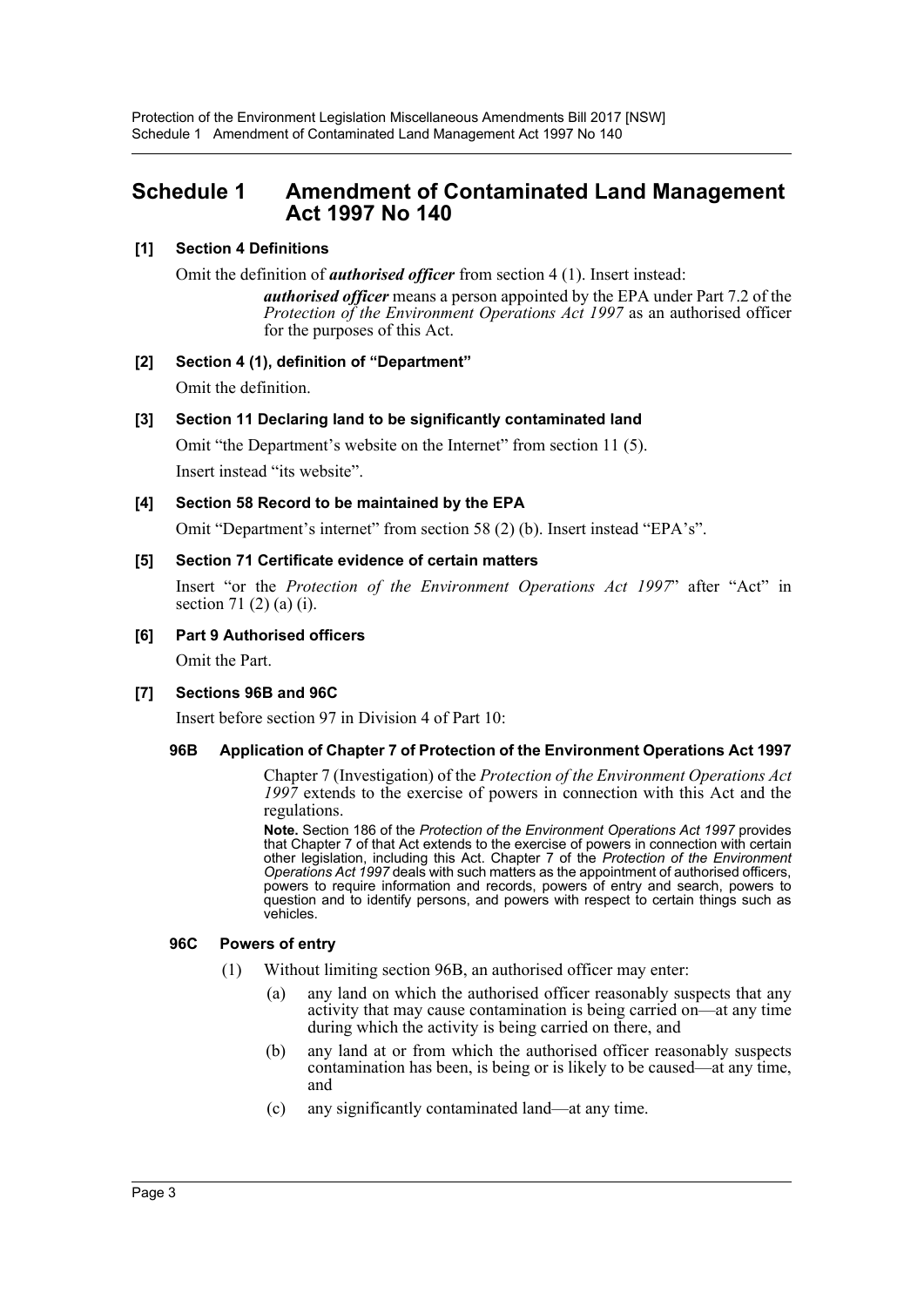(2) Chapter 7 (Investigation) of the *Protection of the Environment Operations Act 1997* applies to the exercise of functions by an authorised officer under this section in the same way as it applies to the exercise of other powers to enter premises under that Chapter.

# **[8] Section 108**

Omit the section. Insert instead:

#### **108 Service of documents**

- (1) A document that is authorised or required by this Act or the regulations to be served on any person may be served by any of the following methods:
	- (a) in the case of an individual—by personal delivery to the person,
	- (b) by post to the address specified by the person for the service of documents of that kind,
	- (c) in the case of an individual who has not specified such an address—by post to the residential or business address of the person last known to the person serving the document,
	- (d) in the case of a corporation—by post to the registered office or any other office of the corporation or by leaving it at any such office with a person apparently over the age of 16 years,
	- (e) by email to an email address specified by the person for the service of documents of that kind,
	- (f) by any other method authorised by the regulations for the service of documents of that kind.
- (2) Nothing in this section affects the operation of any provision of a law or of the rules of a court authorising a document to be served on a person by any other method.
- (3) In this section, *serve* includes give or send.

# **[9] Schedule 2 Savings and transitional provisions**

Insert after Part 6:

# **Part 7 Provisions consequent on enactment of Protection of the Environment Legislation Miscellaneous Amendments Act 2017**

# **27 Definition**

In this Part:

*amending Act* means the *Protection of the Environment Legislation Miscellaneous Amendments Act 2017*.

# **28 Existing authorised officers**

A person appointed as an authorised officer under Part 9 before the repeal of that Part by the amending Act is taken to be an authorised officer appointed under Chapter 7 (Investigation) of the *Protection of the Environment Operations Act 1997* on the commencement of sections 96B and 96C of this Act, as inserted by the amending Act.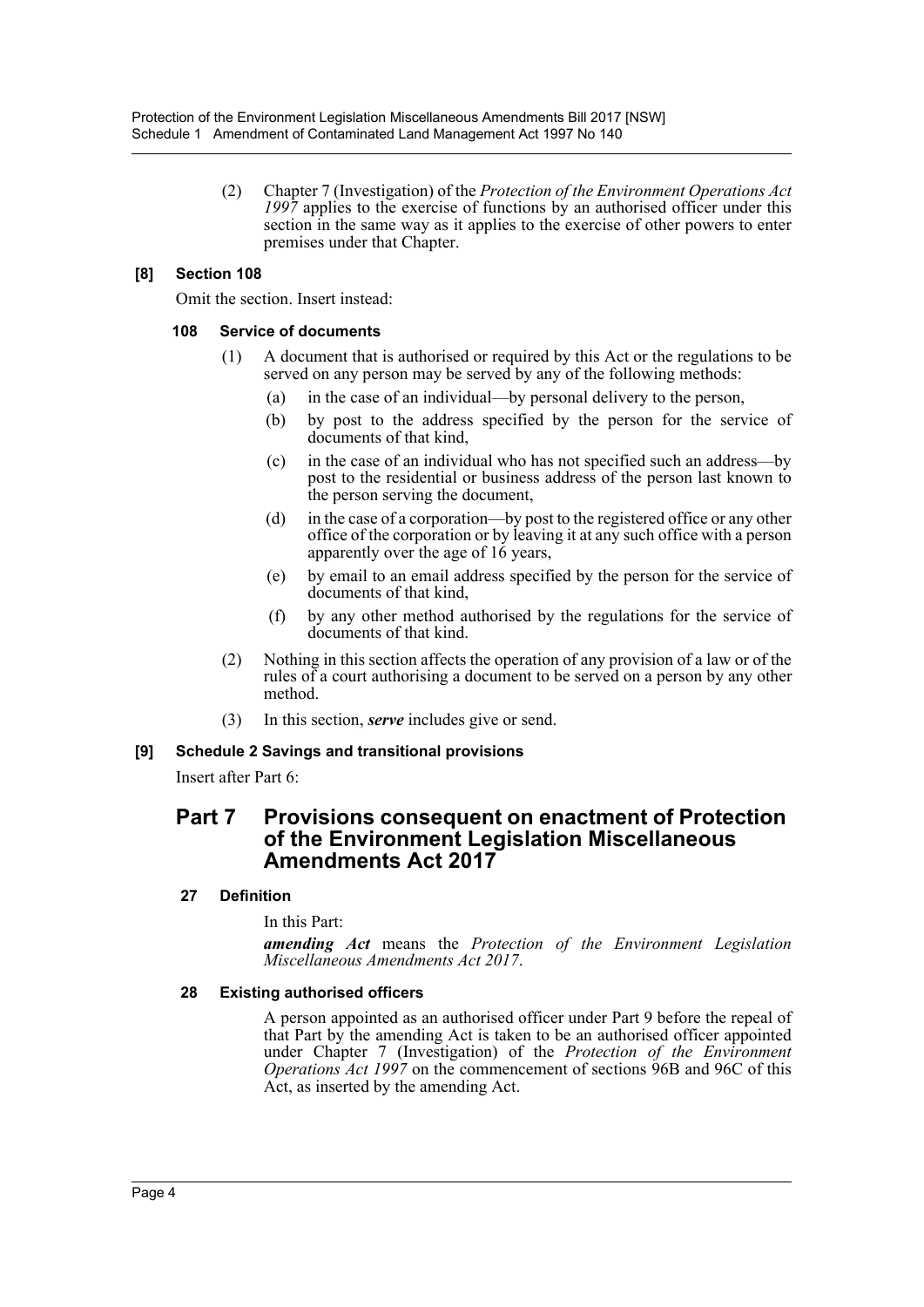#### **29 Investigations—exercise of powers**

Chapter 7 (Investigation) of the *Protection of the Environment Operations Act 1997* extends to the exercise of powers in connection with an investigation commenced before the commencement of sections 96B and 96C of this Act, as inserted by the amending Act.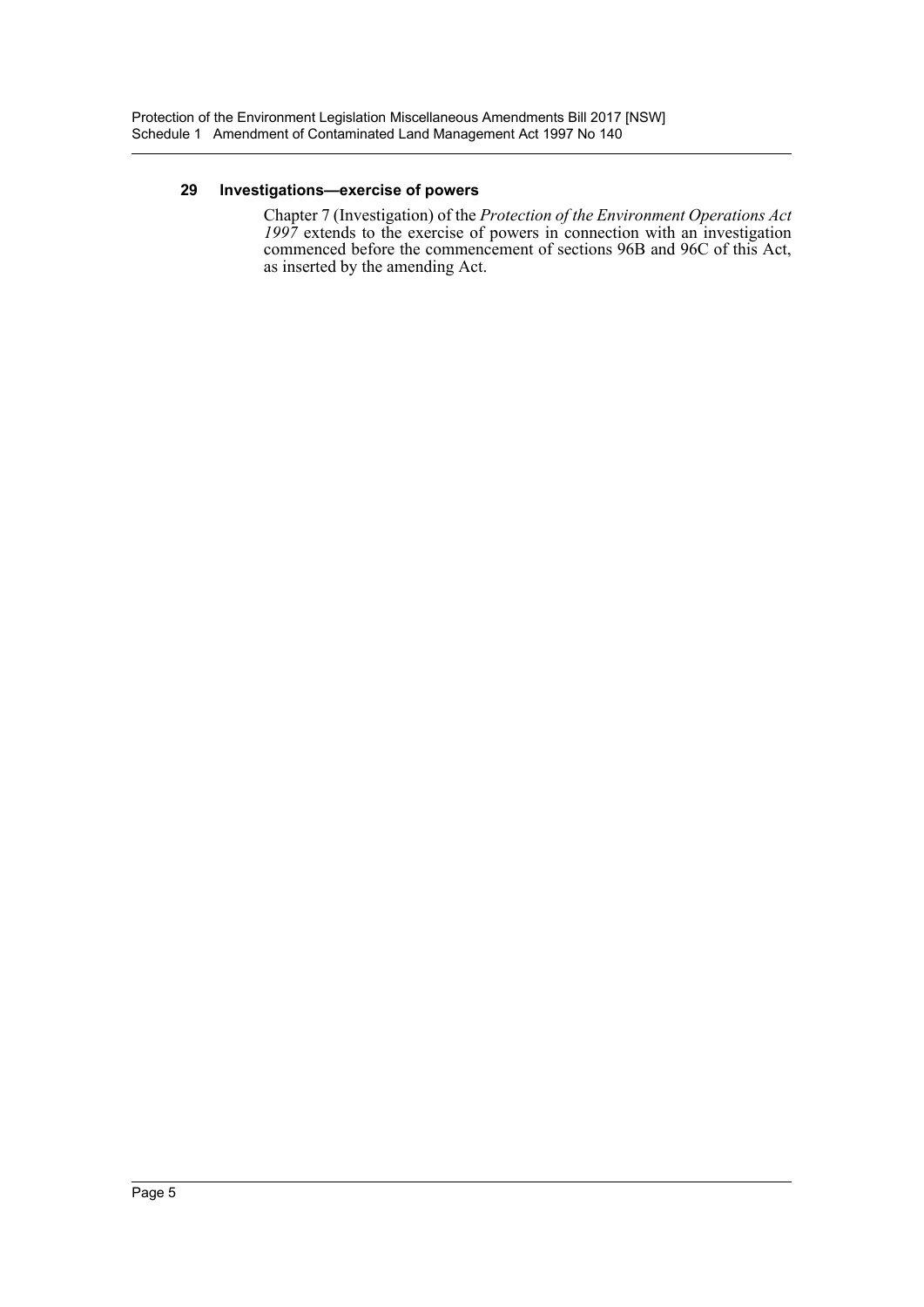# <span id="page-6-0"></span>**Schedule 2 Amendment of Protection of the Environment Administration Act 1991 No 60**

# **[1] Section 3 Definitions**

Insert in alphabetical order in section 3 (1): *advisory committee* means an advisory committee established under Part 6.

# **[2] Section 10 State of the environment reports**

Omit section  $10(3)$  (f).

# **[3] Part 6, heading**

Omit the heading. Insert instead:

# **Part 6 Advisory committees**

- **[4] Part 6, Divisions 1–3** Omit the Divisions.
- **[5] Part 6, Division 4, heading** Omit the heading.

# **[6] Section 35 Personal liability**

Omit "body" wherever occurring in section 35 (1). Insert instead "committee".

- **[7] Section 35 (2)** Omit the subsection.
- **[8] Schedule 2, heading** Omit the heading. Insert instead:

# **Schedule 2 Members and procedure of advisory committees**

# **[9] Schedule 2**

Omit "(Sections 24 (3), 28 (5), 31 (3))". Insert instead "(Section 31 (3))".

# **[10] Schedule 2, clause 1**

Omit the clause. Insert instead:

# **1 Definitions**

In this Schedule:

*ex-officio member* means a person who is a member of an advisory committee by virtue of being the holder of a particular office. *member* means any member of an advisory committee.

# **[11] Schedule 2, clause 2 (1)**

Omit the subclause.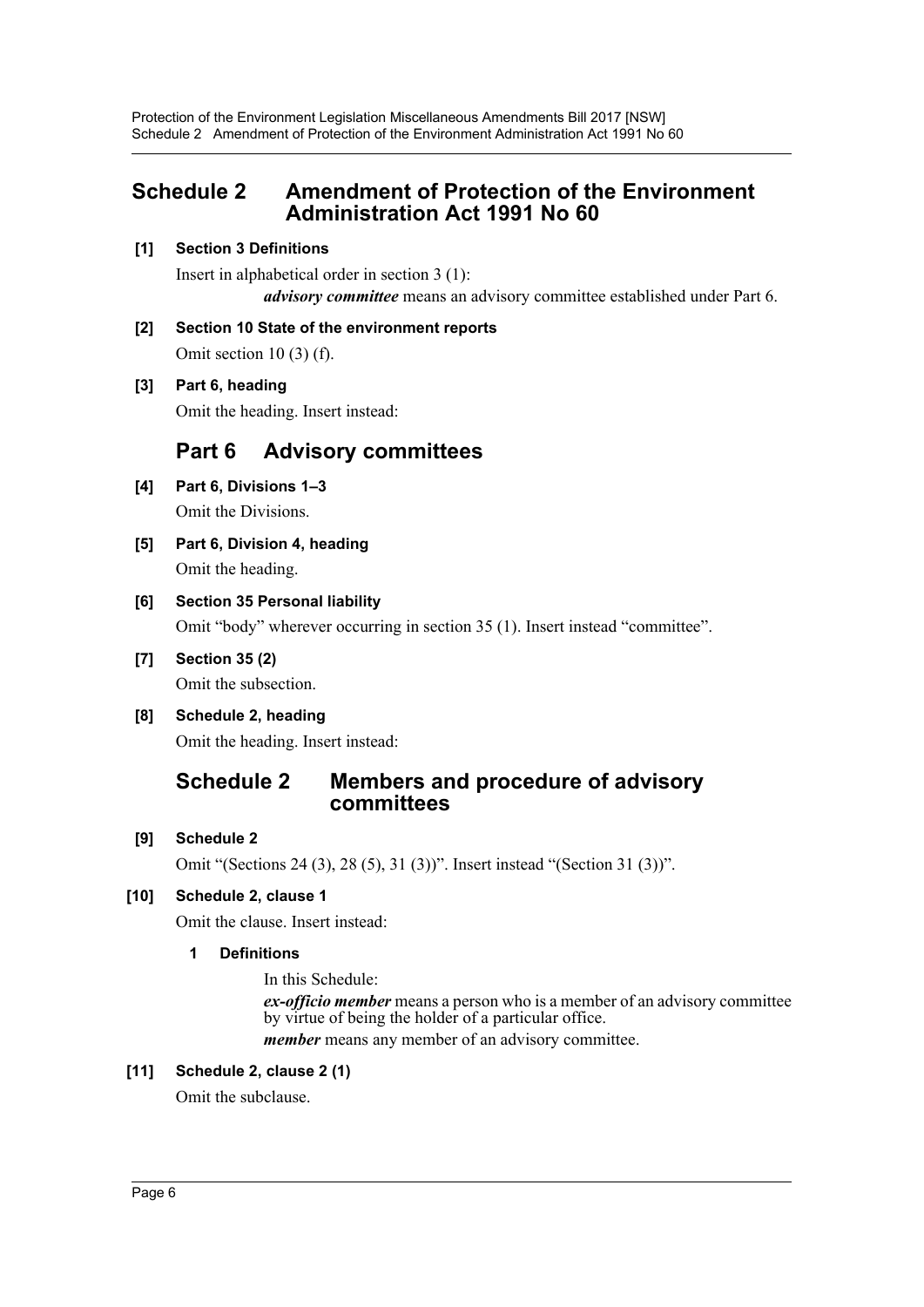# **[12] Schedule 2, clauses 2, 3 (2) and (4), 6 (1) (e) and 9–12**

Omit "body" wherever occurring. Insert instead "committee".

**[13] Schedule 2, clause 3 (1)** Omit the subclause.

# **[14] Schedule 2, clause 3 (2)**

Omit "(other than a Consultation Forum or the Council),".

#### **[15] Schedule 2, clause 4**

Omit the clause. Insert instead:

#### **4 Terms of office**

Subject to this Schedule, a member (other than an ex-officio member) holds office for such period (not exceeding 2 years) as is specified in the member's instrument of appointment, but is eligible (if otherwise qualified) for re-appointment.

#### **[16] Schedule 2, clause 6 (2)**

Omit the subclause. Insert instead:

(2) The Authority may remove a member from office at any time.

#### **[17] Schedule 2, clause 13**

Omit the clause.

#### **[18] Schedule 4 Savings, transitional and other provisions**

Insert at the end of the Schedule, with appropriate Part and clause numbering:

# **Part Provision consequent on enactment of Protection of the Environment Legislation Miscellaneous Amendments Act 2017**

#### **Existing members of Consultation Forums or New South Wales Council on Environmental Education**

A person who, immediately before the repeal of Divisions 1–3 of Part 6 of this Act by the *Protection of the Environment Legislation Miscellaneous Amendments Act 2017*, held office as a member of the Hunter Region Environment Protection Community Consultation Forum, the Illawarra Region Environment Protection Community Consultation Forum or the New South Wales Council on Environmental Education:

- (a) ceases to hold that office, and
- (b) is not entitled to any remuneration or compensation because of the loss of that office.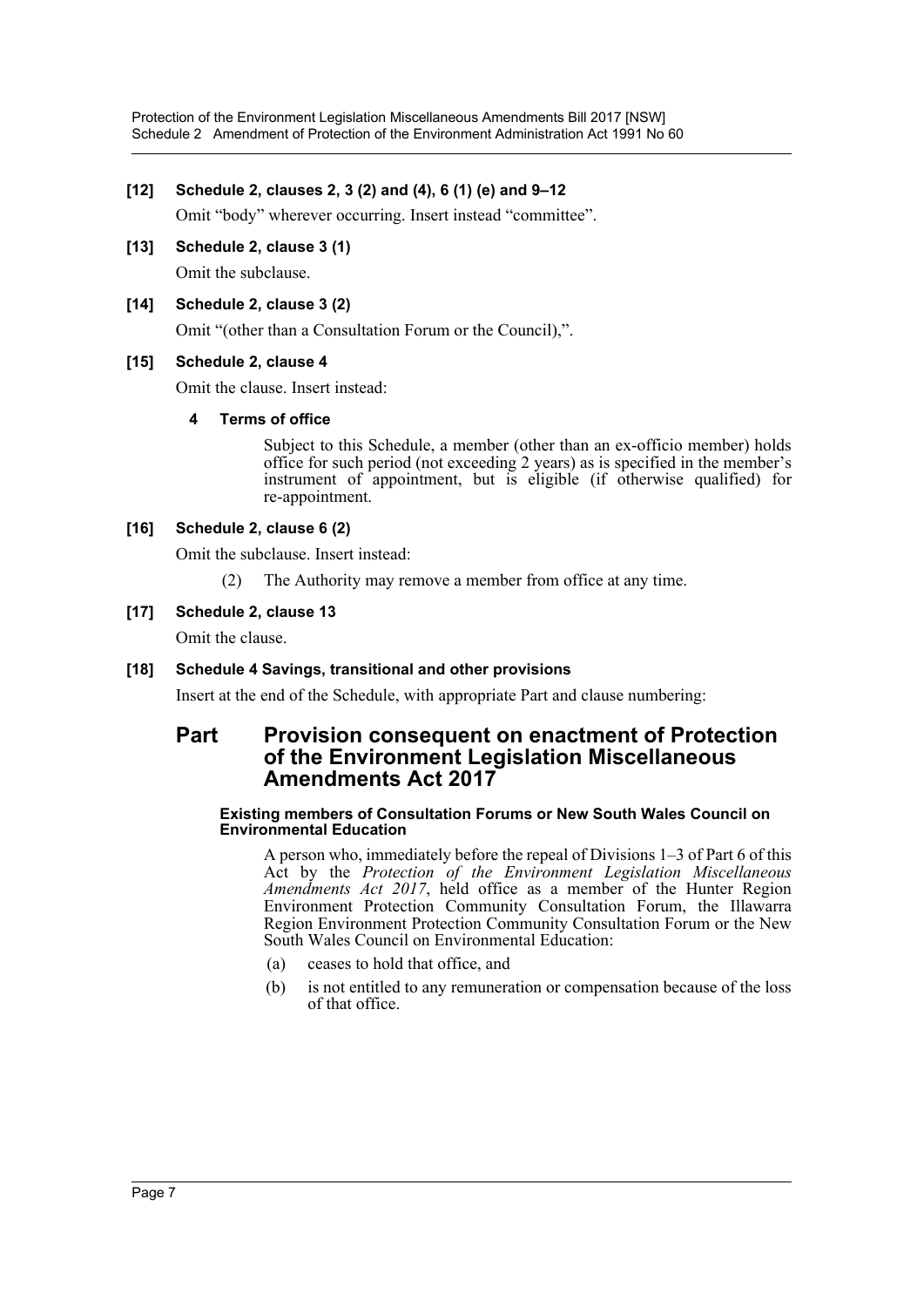# <span id="page-8-0"></span>**Schedule 3 Amendment of Protection of the Environment Operations Act 1997 No 156**

### **[1] Sections 63 (1) and 308 (2) (c) and Schedule 2, clause 9 (1) (h) (i)**

Insert "or renewed" after "issued" wherever occurring.

#### **[2] Section 76A**

Insert before section 77 in Part 3.6:

#### **76A Application of Part**

This Part does not apply to a licence to carry out any scheduled activity that involves the transportation of trackable waste.

#### **[3] Section 78 Review of licences**

Omit section 78 (2) (a) and (b). Insert instead:

(a) not less than 1 month, and not more than 6 months, before the review is undertaken, a notice of the review of each licence is to be published on the website of the EPA,

#### **[4] Chapter 3, Part 3.6A**

Insert after Part 3.6:

# **Part 3.6A Duration and renewal of licences to transport trackable waste**

#### **78A Application of Part**

This Part applies to a licence to carry out any scheduled activity that involves the transportation of trackable waste (*a licence to transport trackable waste*).

#### **78B Duration of licence to transport trackable waste**

- (1) Once a licence to transport trackable waste comes into force, the licence remains in force for the period specified in the licence, being a period not longer than 5 years, unless it is suspended, revoked or surrendered.
- (2) The licence is, while it remains in force, subject to any variations made to the licence under this Act.

#### **78C Renewal of licence to transport trackable waste**

- (1) The holder of a licence to transport trackable waste may apply in writing to the appropriate regulatory authority for the renewal of the licence.
- (2) An application for renewal of a licence to transport trackable waste must:
	- (a) be made in or to the effect of a form approved by the appropriate regulatory authority, and
	- (b) contain or be accompanied by such information as is required by the appropriate regulatory authority (as indicated in the form or in material accompanying the form), and
	- (c) be made within the time period prescribed by the regulations, and
	- (d) be accompanied by the fee prescribed by the regulations.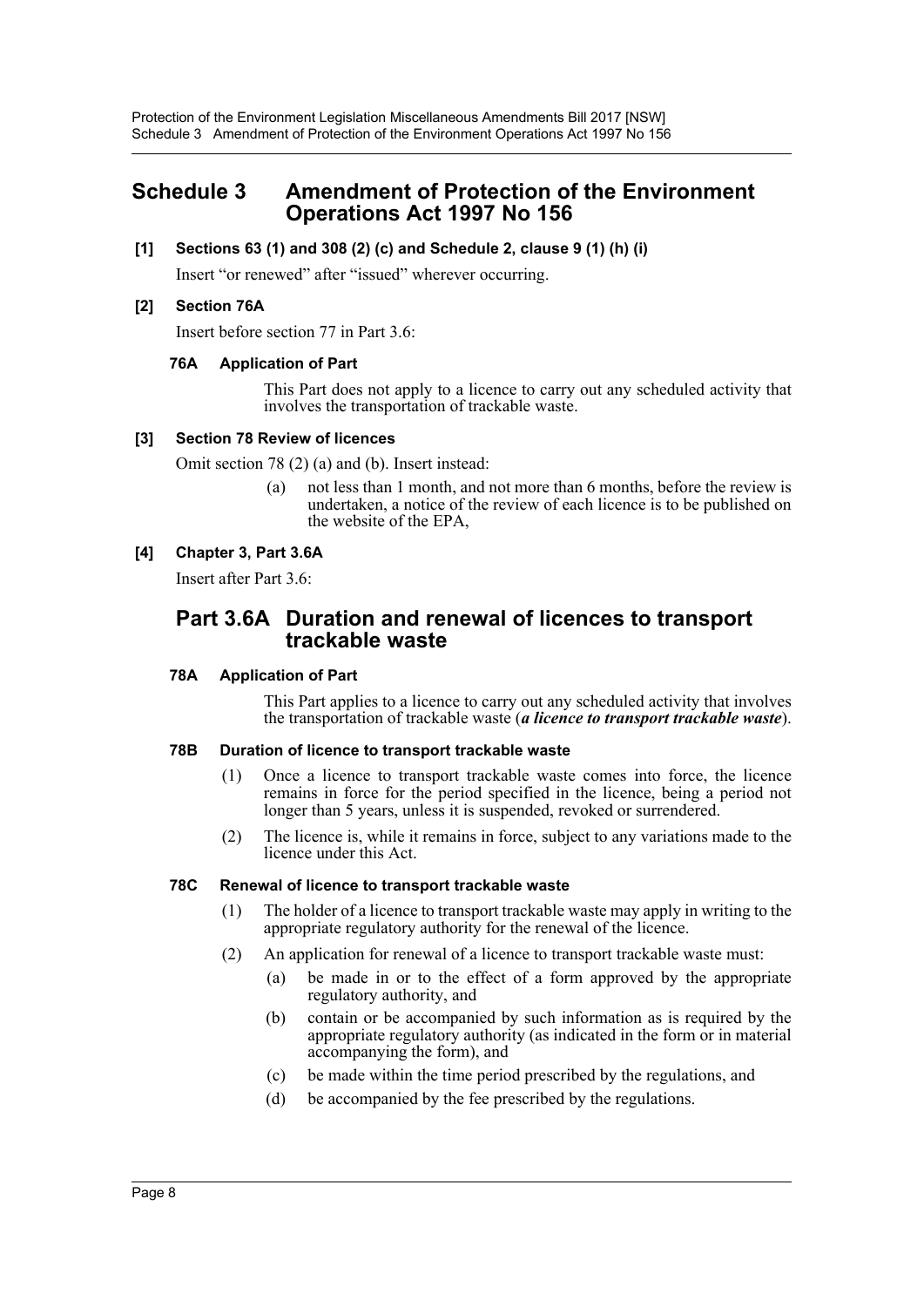- (3) The appropriate regulatory authority may renew a licence to transport trackable waste for a period specified in the licence, being a period not longer than 5 years.
- (4) The appropriate regulatory authority must not refuse an application for renewal unless before doing so:
	- (a) it has given notice to the applicant that it intends to do so, and
	- (b) it has specified in that notice the reasons for its intention to do so, and
	- (c) it has given the applicant a reasonable opportunity to make submissions in relation to the matter, and
	- (d) it has taken into consideration any such submissions by the applicant.

**Note.** Section 287 enables appeals to be made in connection with licence applications within a specified period after the person is given notice of the decision concerned. The section provides that the person may appeal if the licence application is not granted within 60 days, and for the purposes of the appeal the licence application is taken to have been refused.

#### **[5] Section 87 Putrescible waste landfill sites—licensing arrangements**

Omit the section.

#### **[6] Section 144AC Use of approved GPS tracking device required by EPA for waste transportation vehicles**

Insert "or trailers, or both," after "motor vehicles" in section 144AC (1) (a).

#### **[7] Section 186 Extension of Chapter to other environment protection legislation**

Insert after section 186 (b3):

(b4) *Contaminated Land Management Act 1997* and the regulations under that Act,

#### **[8] Section 196 Powers of authorised officers to enter premises**

Insert "or vessel" after "aircraft" in section 196 (2).

#### **[9] Section 196 (2A)**

Insert after section 196 (2):

(2A) If entry is effected by means of an unmanned vehicle, vessel or aircraft, the vehicle, vessel or aircraft must be operated by or under the authority of an authorised officer.

#### **[10] Section 216 Time within which summary proceedings may be commenced**

Insert after paragraph (c2) of the definition of *prescribed offence* in section 216 (6):

- (c3) an offence under section 120 (Prohibition of pollution of waters) but only in relation to underground or artesian water, or
- (c4) an offence under section 144AB (Repeat waste offenders), or

#### **[11] Section 287 Appeals regarding licence applications and licences**

Insert "or renewal" after "issue" in section 287 (2).

#### **[12] Section 287 (2) note, Schedule 2, clause 8 (1) and (2) and Dictionary, definition of "licence application"**

Insert "renewal," after "issue," wherever occurring.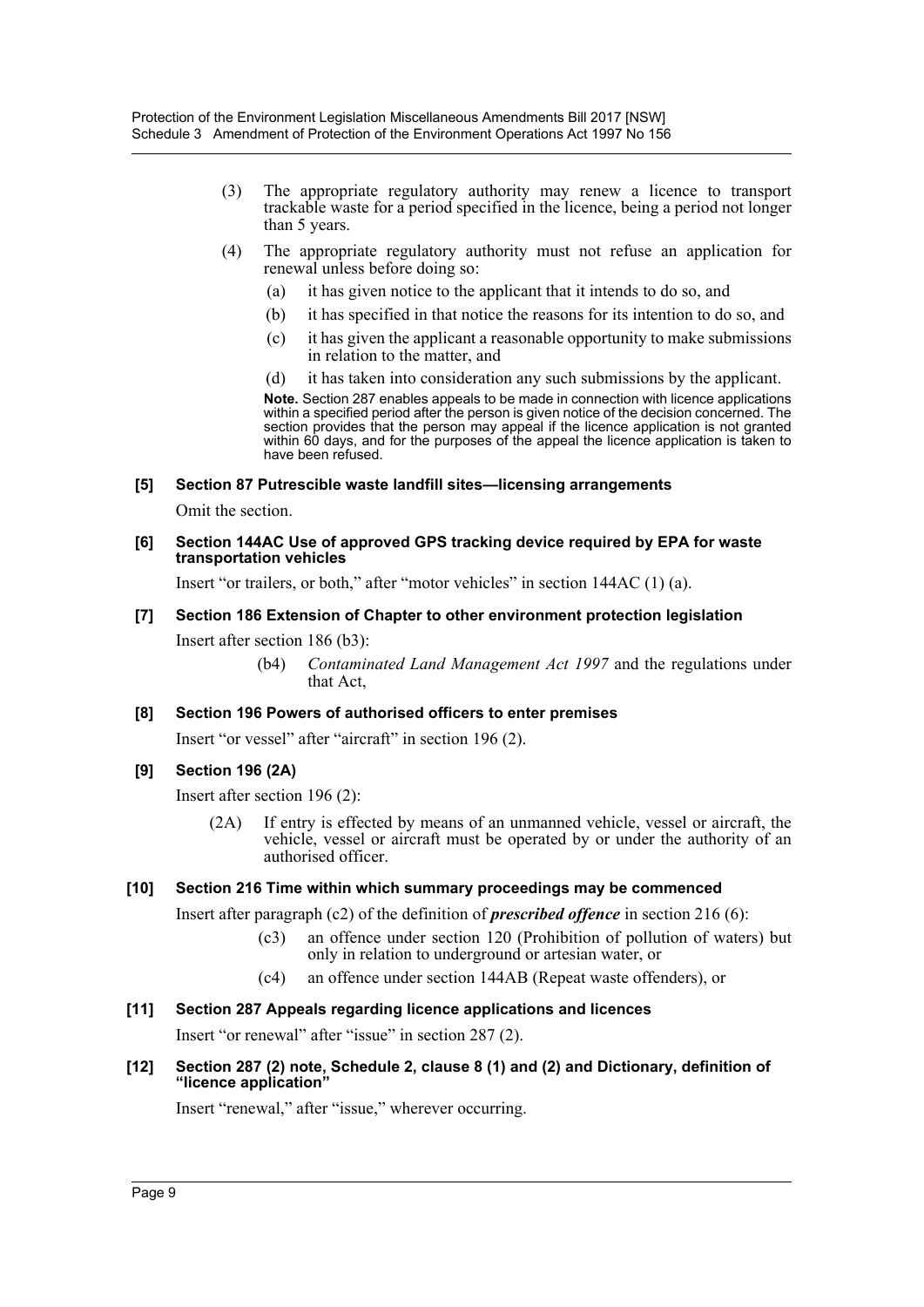Protection of the Environment Legislation Miscellaneous Amendments Bill 2017 [NSW] Schedule 3 Amendment of Protection of the Environment Operations Act 1997 No 156

#### **[13] Section 308 Public register**

Insert ", other than an application for the renewal of a licence to transport trackable waste within the meaning of section 78A," after "licence application" in section 308 (2) (a).

#### **[14] Section 308 (2) (g1)**

Insert after section 308 (2) (g):

(g1) in the case of the EPA—the date of each notice of review of a licence published in accordance with section 78 (2),

#### **[15] Schedule 2 Regulation-making powers**

Insert ", for renewal of a licence" after "application for a licence" in clause 9 (4).

#### **[16] Schedule 5 Savings, transitional and other provisions**

Insert at the end of the Schedule, with appropriate Part and clause numbering:

# **Part Provisions consequent on enactment of Protection of the Environment Legislation Miscellaneous Amendments Act 2017**

#### **Definition**

In this Part:

*amending Act* means the *Protection of the Environment Legislation Miscellaneous Amendments Act 2017*.

#### **Licences to transport trackable waste**

- (1) A licence to transport trackable waste that was issued before the commencement of Part 3.6A of this Act, as inserted by the amending Act, expires:
	- (a) if both a licence to transport trackable waste and a dangerous goods vehicle licence are in force in respect of the same motor vehicle:
		- at the end of the licence fee period that comes to an end immediately following the commencement of Part 3.6A, or
		- (ii) on the date specified in the dangerous goods vehicle licence,
		- whichever is the later, or
	- (b) in all other cases—at the end of the licence fee period that comes to an end immediately following the commencement of Part 3.6A.
- (2) In this clause:

*dangerous goods vehicle licence* means a licence for a road vehicle to transport dangerous goods issued under Division 4 of Part 18 of the *Dangerous Goods (Road and Rail Transport) Regulation 2014*.

*licence fee period* means each period of 12 months commencing from the issue of a licence to transport trackable waste.

*licence to transport trackable waste* means a licence to carry out any scheduled activity that involves the transportation of trackable waste.

#### **Putrescible waste landfill sites—supervisory licences**

A supervisory licence held under section 87 immediately before the repeal of that section by the amending Act ceases to be in force on the repeal of that section.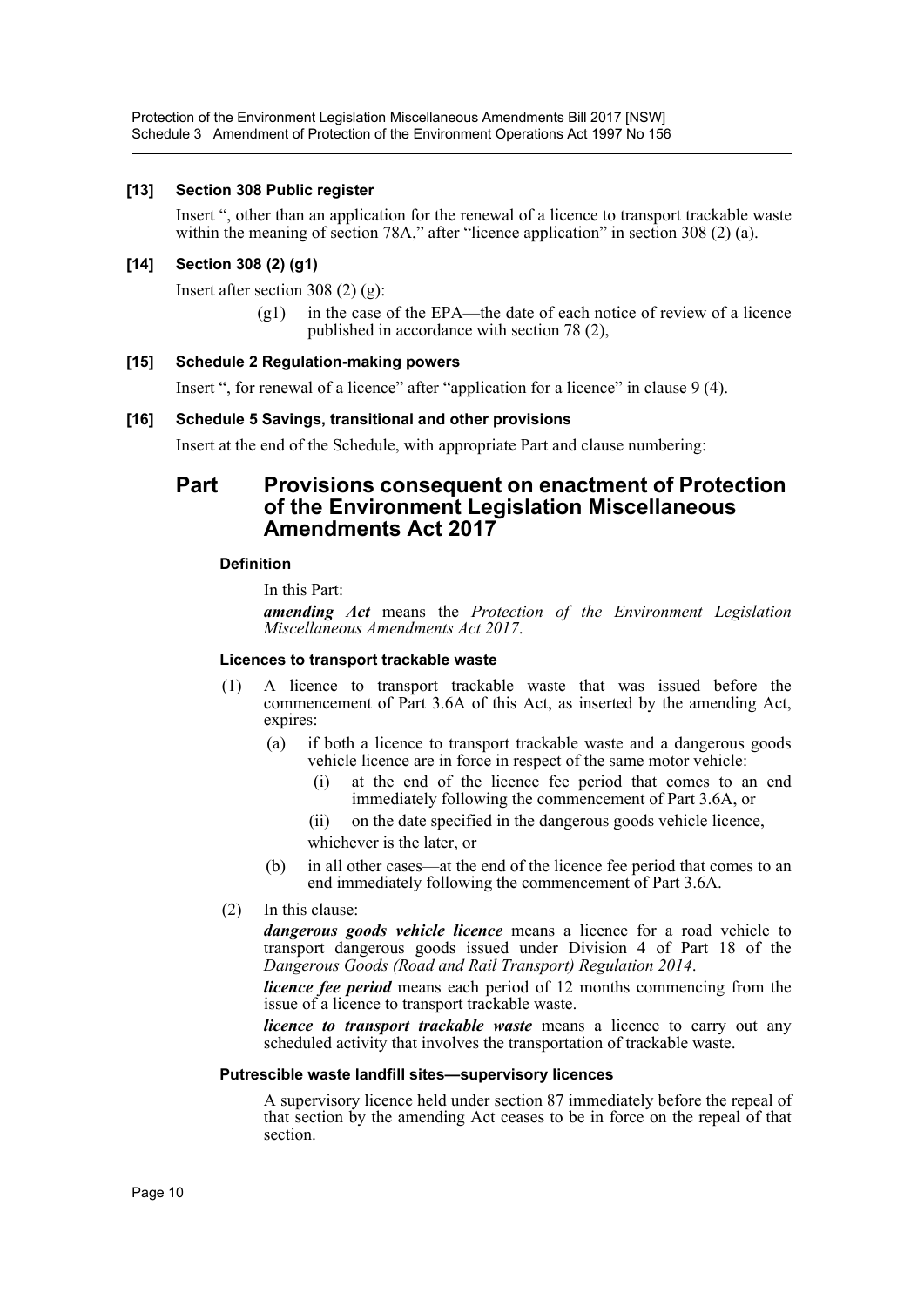#### **Time limits for prosecutions**

The amendment to section 216 (6) by the amending Act extends to offences under section 120 or 144AB that are alleged to have been committed before the date of commencement of the amendment, but only if proceedings for the offence could have been commenced on that date.

# **[17] Dictionary**

Insert in alphabetical order:

*aircraft* includes a remotely piloted aircraft, an unmanned aircraft system or a drone.

# **[18] Dictionary**

Insert in alphabetical order:

*trailer* has the same meaning as in the *Road Transport Act 2013*.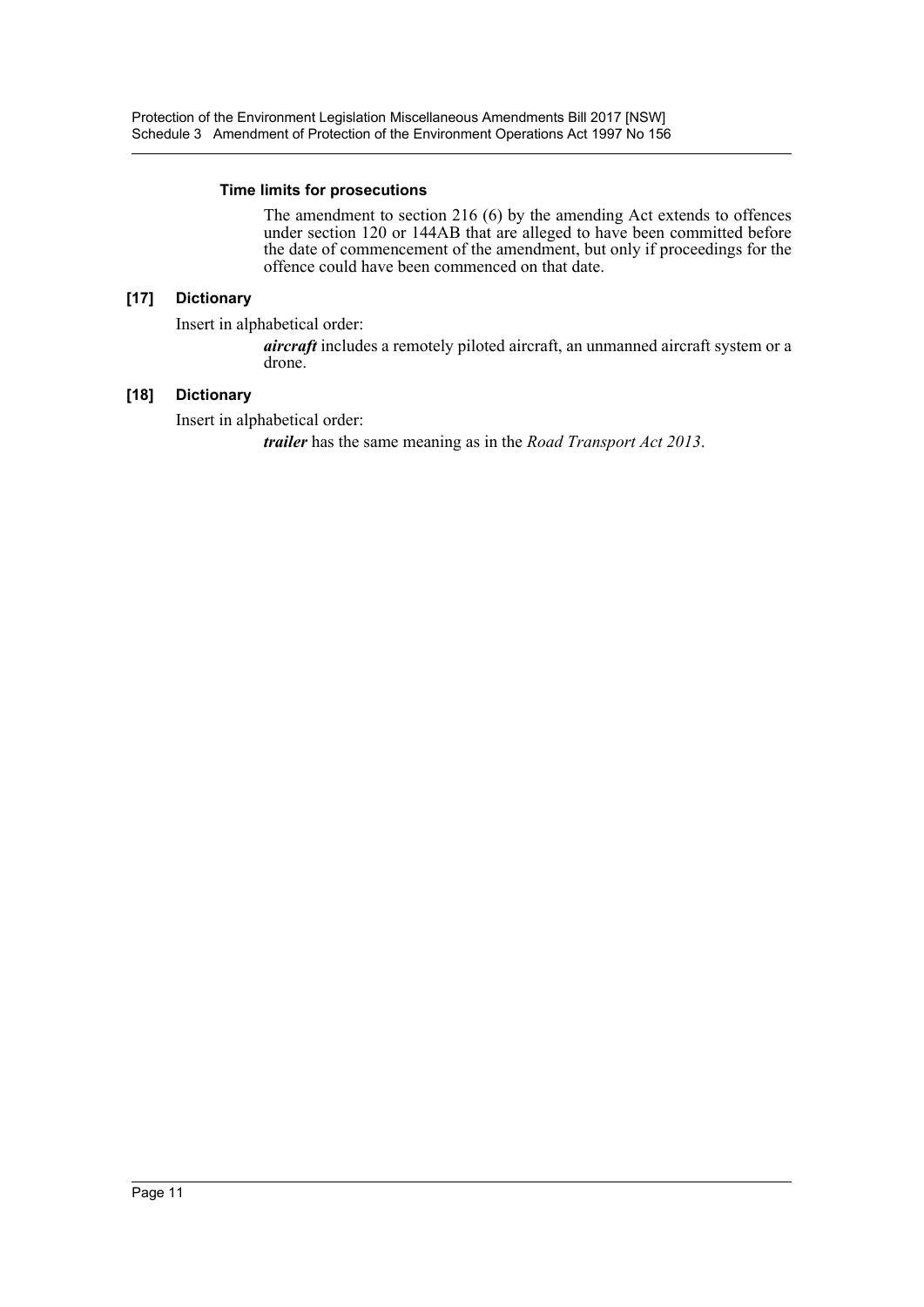# <span id="page-12-0"></span>**Schedule 4 Amendment of Radiation Control Act 1990 No 13**

# **[1] Sections 13 (2) (b), 18 (6) and 24A (3)**

Omit "District Court" wherever occurring. Insert instead "Land and Environment Court".

# **[2] Section 25 Proceedings for offences**

Omit section 25 (1) and (2). Insert instead:

- (1) Proceedings for an offence against this Act or the regulations are to be disposed of summarily:
	- (a) by the Local Court, or
	- (b) by the Land and Environment Court in its summary jurisdiction.
- (2) Proceedings may be taken and prosecuted only by the Authority or a person acting with the authority of the Authority.

# **[3] Section 25 (3)**

Omit "100". Insert instead "200".

#### **[4] Section 25 (4)**

Omit the subsection. Insert instead:

(4) In proceedings for an offence, an authority to prosecute purporting to have been signed by the Chairperson of the Authority is evidence of that authority without proof of the signature of the Authority.

#### **[5] Section 25 (5)**

Omit "12 months". Insert instead "2 years".

#### **[6] Section 25A Penalty notices**

Omit section 25A (8). Insert instead:

(8) The amount of a penalty prescribed under this section for an offence is not to exceed the maximum amount of penalty that could be imposed for the offence by a court.

# **[7] Sections 25B (1) and 27 (3)**

Omit "Supreme Court" wherever occurring. Insert instead "Land and Environment Court".

#### **[8] Section 36A**

Omit the section. Insert instead:

#### **36A Appeals to Land and Environment Court**

- (1) A person may appeal to the Land and Environment Court against a decision of the Authority:
	- (a) to refuse to grant the person a licence or accreditation, or
	- (b) to impose conditions on, or vary, or vary the conditions of, a licence or accreditation granted to the person, or
	- (c) to refuse to vary a licence or accreditation granted to the person, or
	- (d) to suspend or cancel a licence or accreditation held by the person, or
	- (e) to refuse to approve the surrender of a licence or accreditation held by the person, or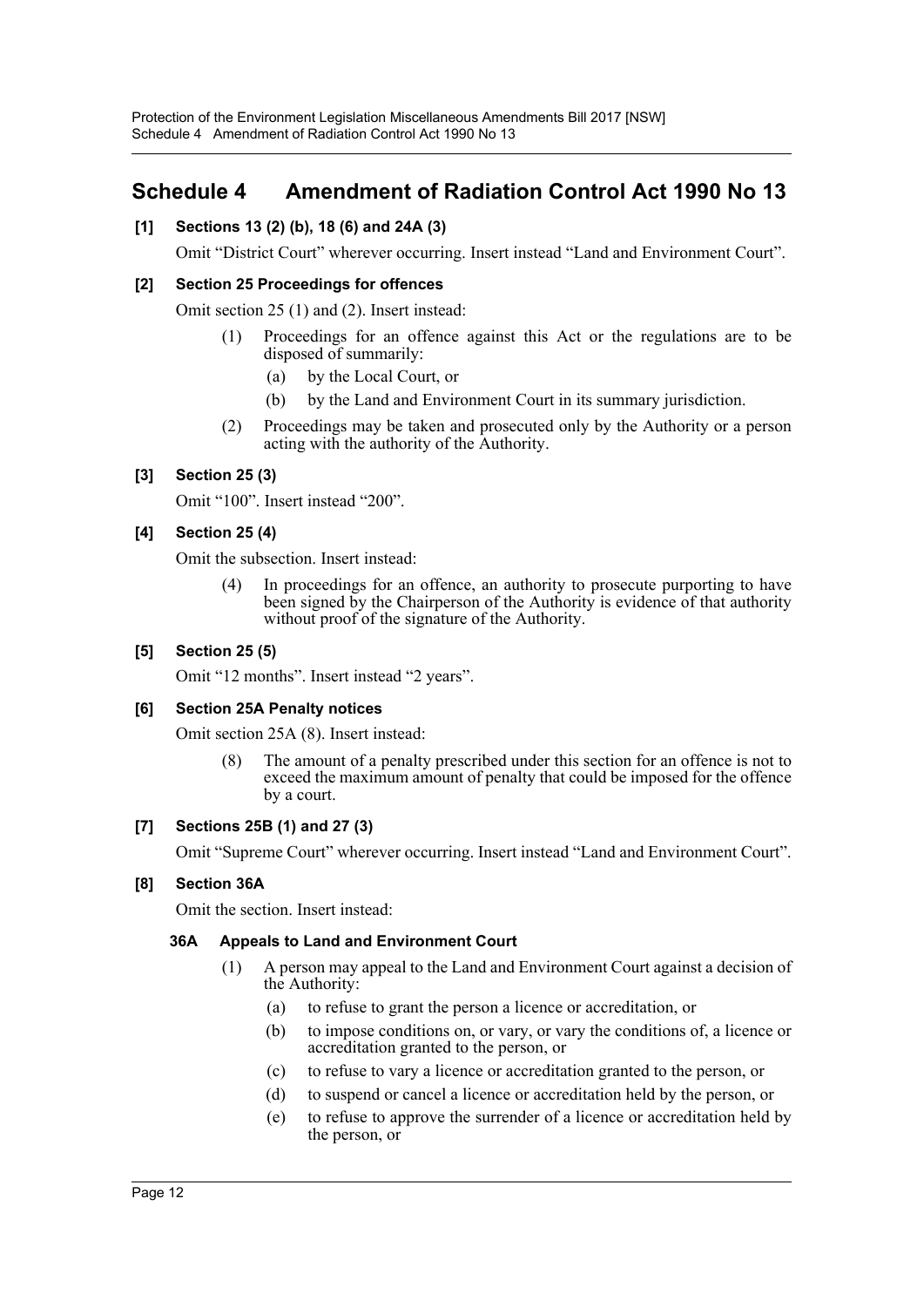- (f) to impose a condition on the suspension, cancellation or surrender of a licence or accreditation held by the person, or
- (g) to call on or use any financial assurance provided by the person.
- (2) The appeal is to be made in accordance with the rules of the Land and Environment Court, but may not be made more than 28 days after the date on which the person is given notice of the decision.
- (3) The lodging of an appeal (other than an appeal against a decision of the Authority to suspend or cancel a licence or accreditation) does not operate to stay action on the decision appealed against, except to the extent that the Land and Environment Court otherwise directs.
- (4) If the Land and Environment Court directs that a decision under appeal is stayed, the decision does not operate until the stay ceases to have effect or the Land and Environment Court confirms the decision or the appeal is withdrawn, whichever first occurs.
- (5) The appeal is to be by way of a new hearing and new evidence can be given on the appeal.
- (6) The decision of the Land and Environment Court on the appeal is final and is to be given effect to by the Authority.

# **[9] Schedule 2 Savings and transitional provisions**

Insert at the end of the Schedule, with appropriate Part and clause numbering:

# **Part Provisions consequent on enactment of Protection of the Environment Legislation Miscellaneous Amendments Act 2017**

# **Definition**

In this Part:

*amending Act* means the *Protection of the Environment Legislation Miscellaneous Amendments Act 2017*.

# **Pending proceedings**

- (1) Proceedings for offences under this Act or the regulations, or for an order to remedy or restrain a breach of this Act or the regulations, before the Supreme Court that were instituted before the amendments made to section 25 or 25B by the amending Act that had not been finally determined by the Supreme Court at the date of the commencement of the amending Act are to be determined as if the amending Act had not been enacted.
- (2) Appeals to the District Court against decisions of the Authority that were instituted before the substitution of section 36A by the amending Act that had not been finally determined by the District Court at the date of the commencement of the amending Act are to be determined as if the amending Act had not been enacted.
- (3) Accordingly, any rules, regulations or other law that would have been applicable to the proceedings before the commencement of the amending Act continue to apply to the proceedings as if the amending Act had not been enacted.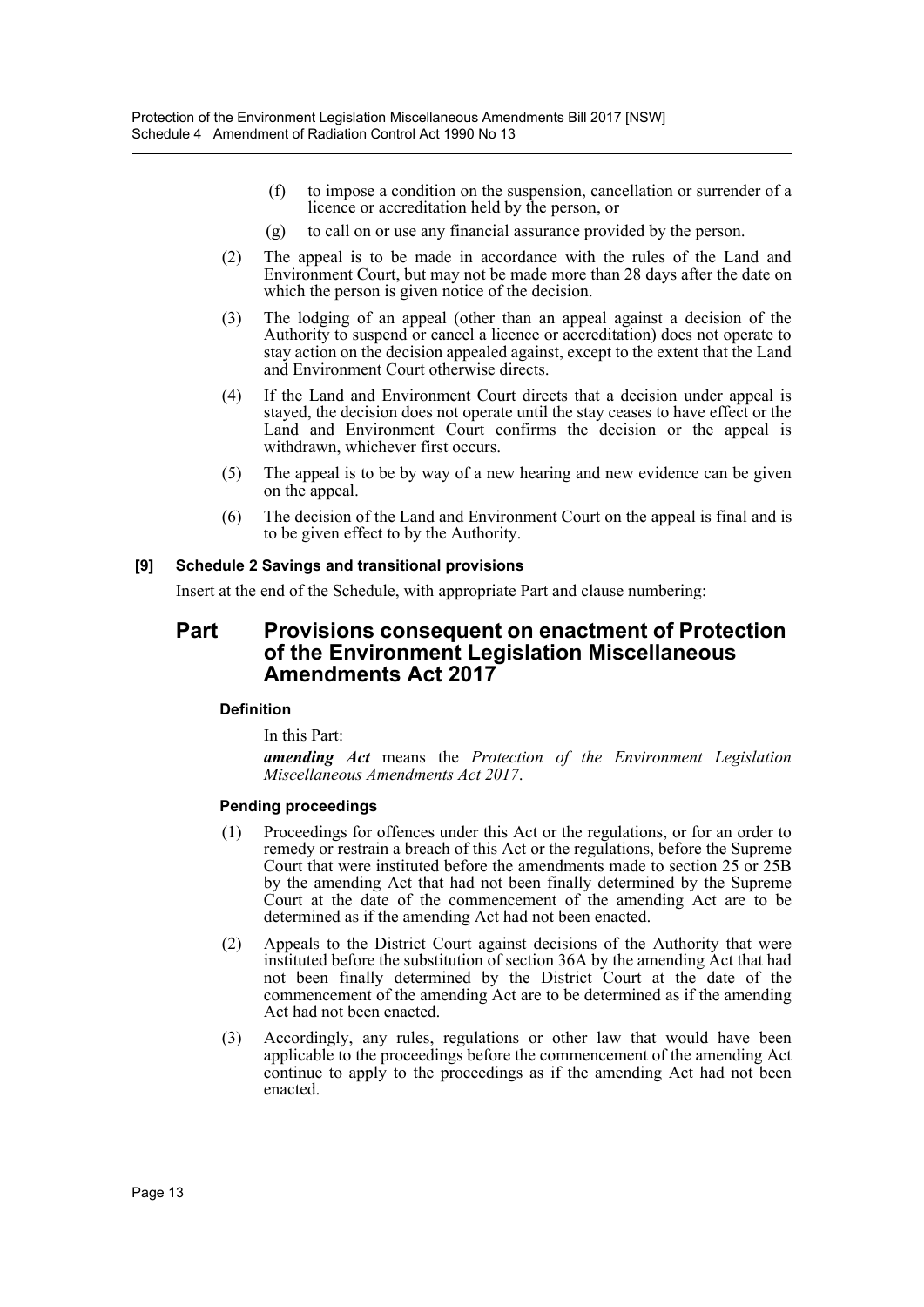#### **Time limits for prosecutions**

The amendment to section 25 (5) by the amending Act extends to offences under this Act or the regulations that are alleged to have been committed before the date of commencement of the amendment, but only if proceedings for the offence could have been commenced on that date.

#### **Maximum penalty for penalty notice offences for existing offences**

The substitution of section 25A (8) by the amending Act does not apply to an offence committed under this Act or the regulations before the commencement of that substitution.